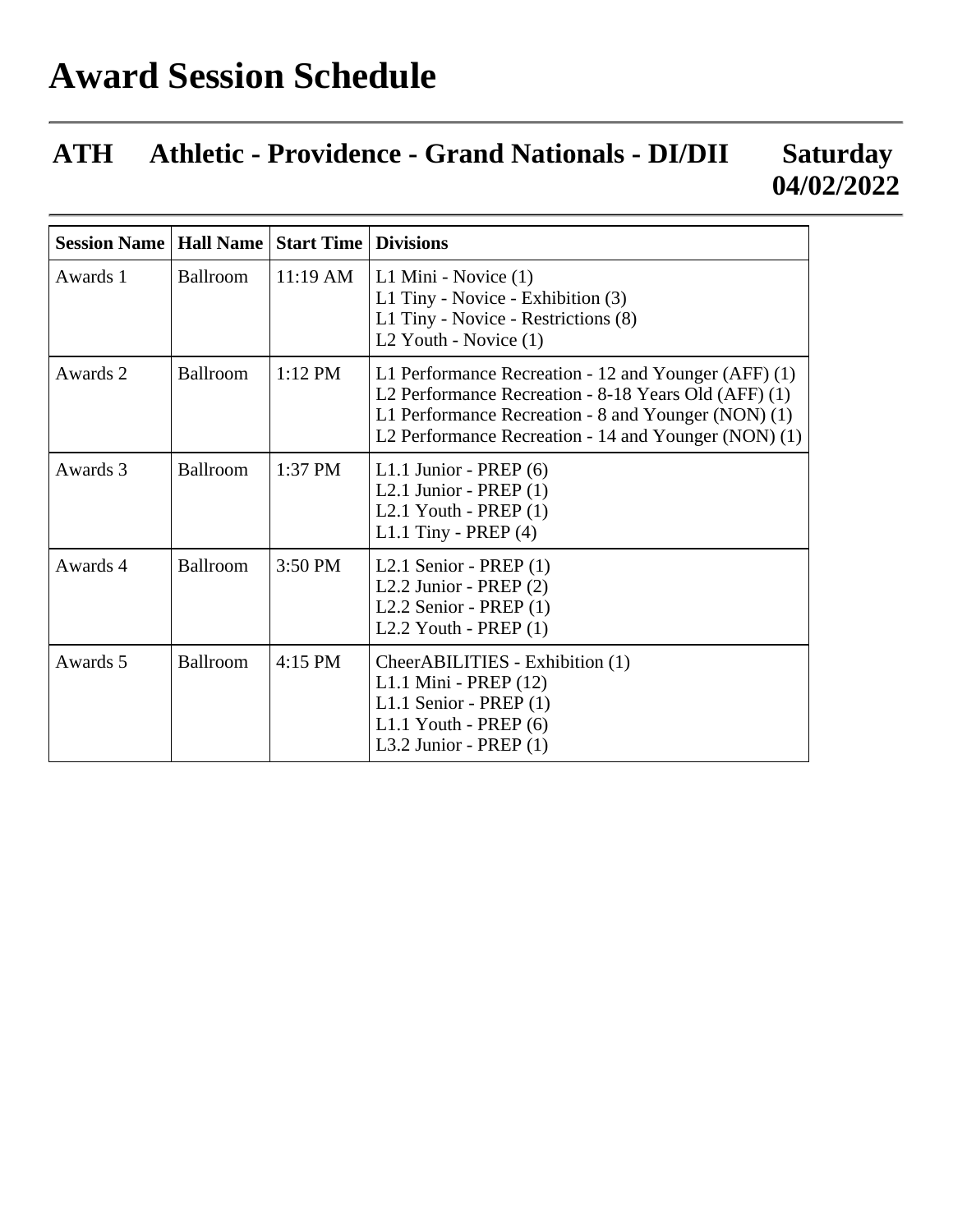## **ATH Athletic - Providence - Grand Nationals - DI/DII Sunday 04/03/2022**

| <b>Session Name   Hall Name</b> |                     | <b>Start Time</b> | <b>Divisions</b>                                                                                                                |
|---------------------------------|---------------------|-------------------|---------------------------------------------------------------------------------------------------------------------------------|
| Awards 1                        | <b>Exhibit Hall</b> | 9:55 AM           | L4 Junior $(0)$<br>L4 Senior $(3)$<br>$L1 - U17(3)$<br>$L4 - U19$ Coed $(1)$<br>L4 Junior - Medium (1)<br>L4 Junior - Small (2) |
| Awards 2                        | Ballroom            | $10:03$ AM        | L1 Junior - $D2(5)$<br>L2 Junior - $D2$ - Medium $(3)$<br>L1 Mini - D2 (1)                                                      |
| Awards 3                        | <b>Exhibit Hall</b> | $10:20$ AM        | L4 Senior Coed (0)<br>L5 Junior $(3)$<br>L5 Junior Coed (2)<br>$L2 - U17(4)$<br>$L4 - U17(1)$<br>L4 - U17 Coed (1)              |
| Awards 4                        | Ballroom            | $10:38$ AM        | L1 Senior - $D2(1)$<br>L1 Youth - $D2(4)$<br>L2 Junior - $D2$ - Small - A $(5)$<br>L2 Youth - $D2(4)$                           |
| Awards 5                        | Ballroom            | $1:13$ PM         | L1 Junior $(3)$<br>$L1$ Mini (3)<br>L1 Tiny $(1)$<br>L1 Youth $(3)$<br>L2 Junior - $D2$ - Small - B $(5)$<br>L2 Senior - D2 (1) |
| Awards 6                        | Exhibit Hall        | $1:33$ PM         | L5 Senior Coed $(1)$<br>L6 Junior $(2)$<br>L6 Senior - Small (1)<br>$L3 - U17(6)$                                               |